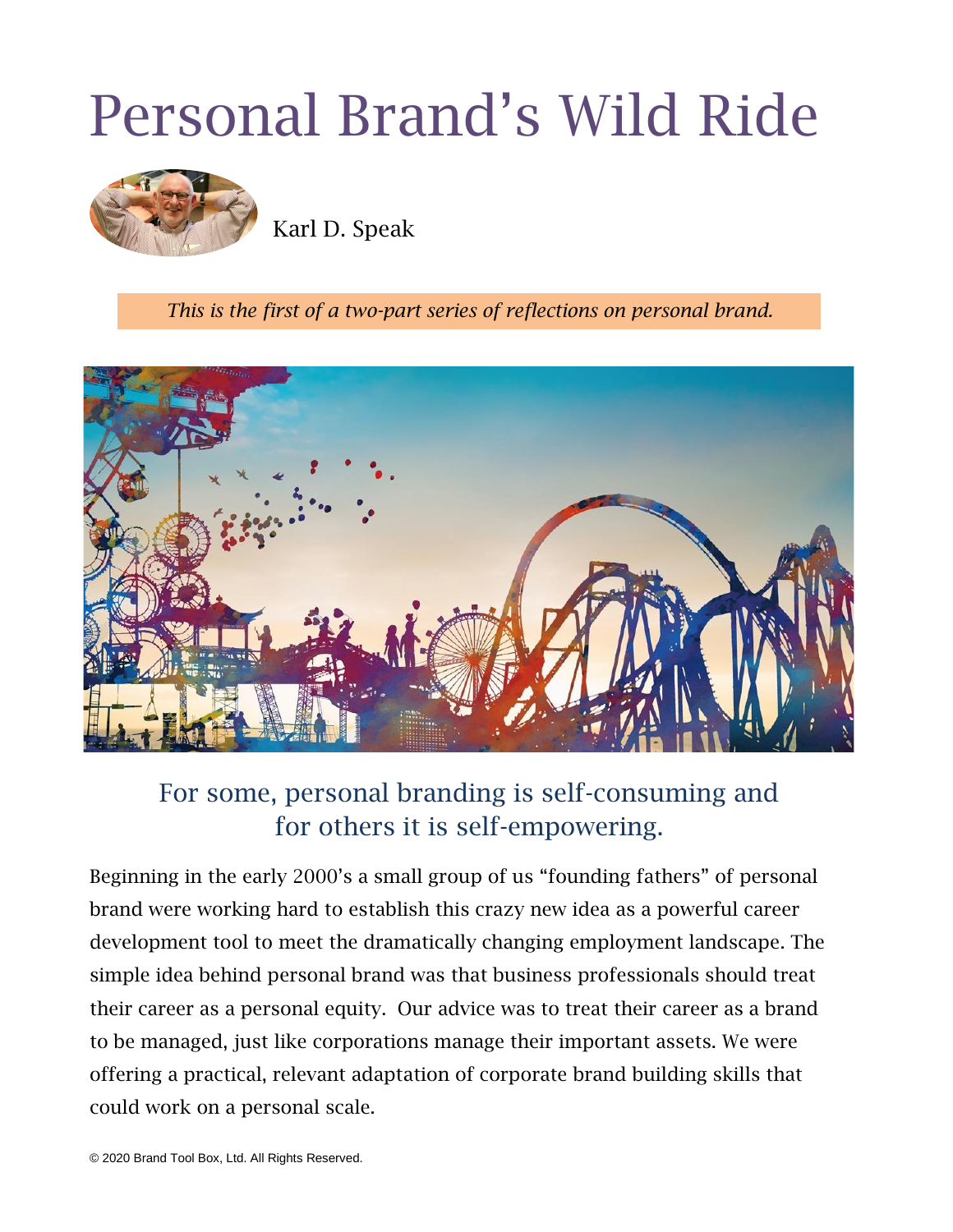Today personal brand is suffering from an identity crisis. For some, personal branding is what fuels the annoying side of social media with its excessive selfpromotion, hyperbole, and inauthenticity. While others realize that building a strong personal brand is serious business, critical to "owning" their career and lifestyle aspirations. For some, personal branding is self-consuming and for others it is self-empowering.

Unfortunately, the loud and boisterous side of personal brand is turning too many people away, limiting its use and threatening its existence.

The course of personal brand going forward needs to be sorted out and put on a solid footing. Before we can do that, it will be productive to learn how we got to this point.

### 20-Years Ago the Revolution Began

About 20 years ago, the idea of personal brand had humble beginnings as a consultant's clarion call to white collar workers of the Baby Boom generation to avoid being so complacent about their careers. Frankly, it was "yet another" provocative consultant buzz phrase designed to stir up audiences of corporate middle managers, creating more speaking opportunities.

Tom Peters, provocateur of business trends, in an incredibly popular article ["Brand Called You"](http://bit.ly/2iGU7tH) published by Fast Company in 1997, introduced the concept of personal brand. Arguably one of the more important articles ever published by Fast Company, it captured the fascination of many in the business world on two



levels. The first was the bold suggestion of the impending sea change in the traditional employer-employee contract that was beginning to take place in the 1990's. Secondly, symbolized by the cover art of the magazine, Peters' was passionately advising individuals to become "brand managers" of their careers.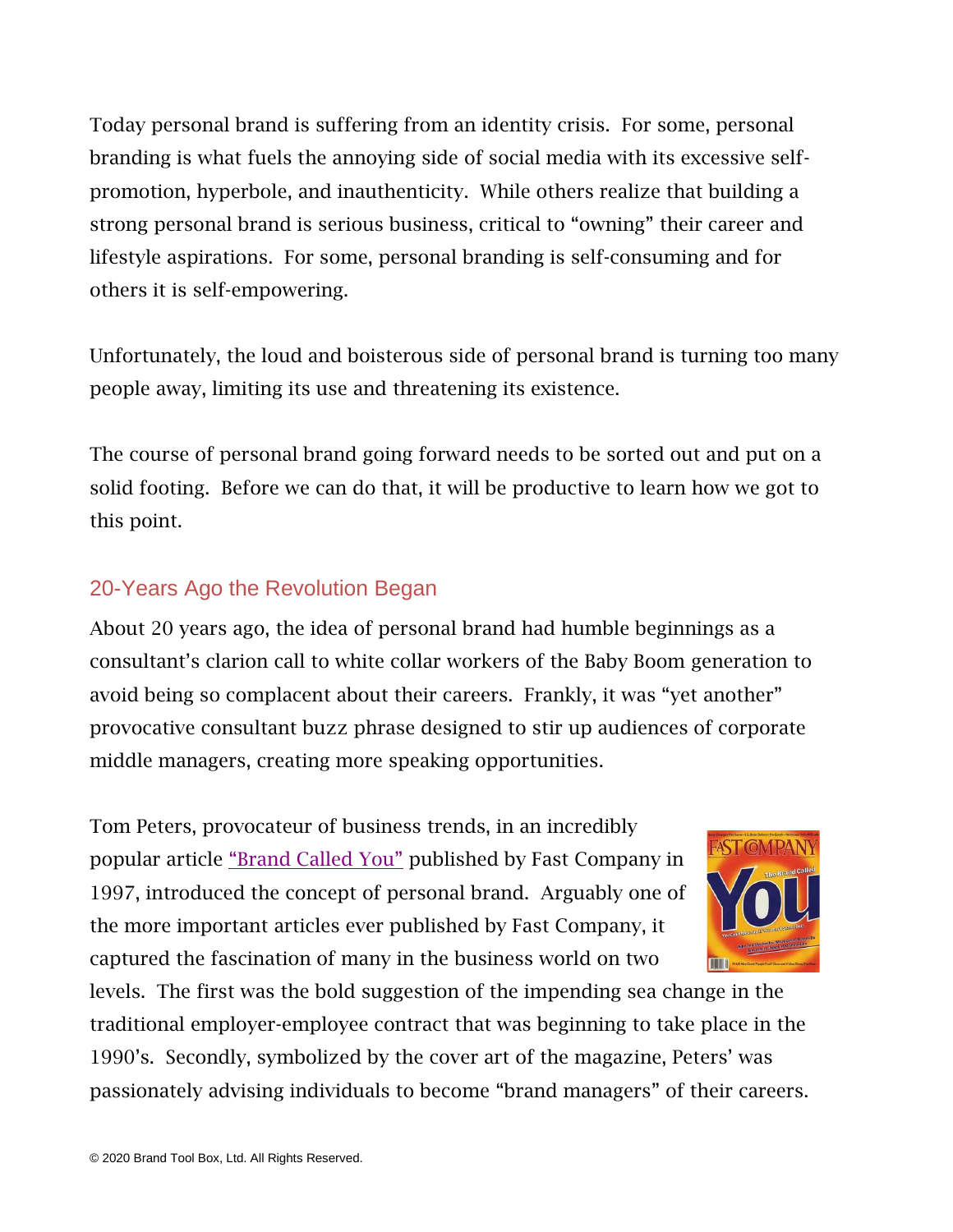At that time, for individuals in the corporate world, the idea of personal brand was a radical notion and so it was viewed by most as a curiosity. Corporate employees thinking of themselves as a personal brand that was exclusive of their employer's corporate brand seemed like a crazy idea. After all, at that time it was routine for individuals, especially loyal employees, to perceive their careers solely in the context of their employer's brand, e.g., IBM'er or 3M'er. There were even more extreme descriptions of employees who completely subordinated their career to their employer's brand, e.g., a very loyal IBM employee would be described as "bleeding blue," blue being the dominant color in IBM's corporate identity signature.

## For all intent and purposes individuals were not even aware they had a personal brand, outside the context of their employer.

Following WW II, the implicit employer-employee contract was a simple quid pro quo, in exchange for company loyalty and conforming behaviors, corporations would provide the implied promise of career-long employment, a pension and an upwardly mobile lifestyle. In essence, employees unknowingly traded off the distinctiveness and power of their personal brand for the implied loyalty of their corporate employer. For all intent and purposes individuals were not even aware they had a personal brand, outside the context of their employer.

The fertile ground for the emergence of personal brand was created when Baby Boomers began to feel the foundation of their career shaking. Stable employment was no longer a safe bet as corporations began large-scale layoffs in response to economic turmoil and pressure from shareholders. The blue chip, stalwarts of the economy were no longer the unshakable pillars they once were. For instance, IBM laid off 60,000 employees in 1993; in the same year Sears laid off 50,000; followed by AT&T dismissing over 40,000 in 1996; Boeing in 1998 fired 28,000 employees. The prospect of being laid off began to shake people's confidence in the long-term employment part of the employer/employee contract.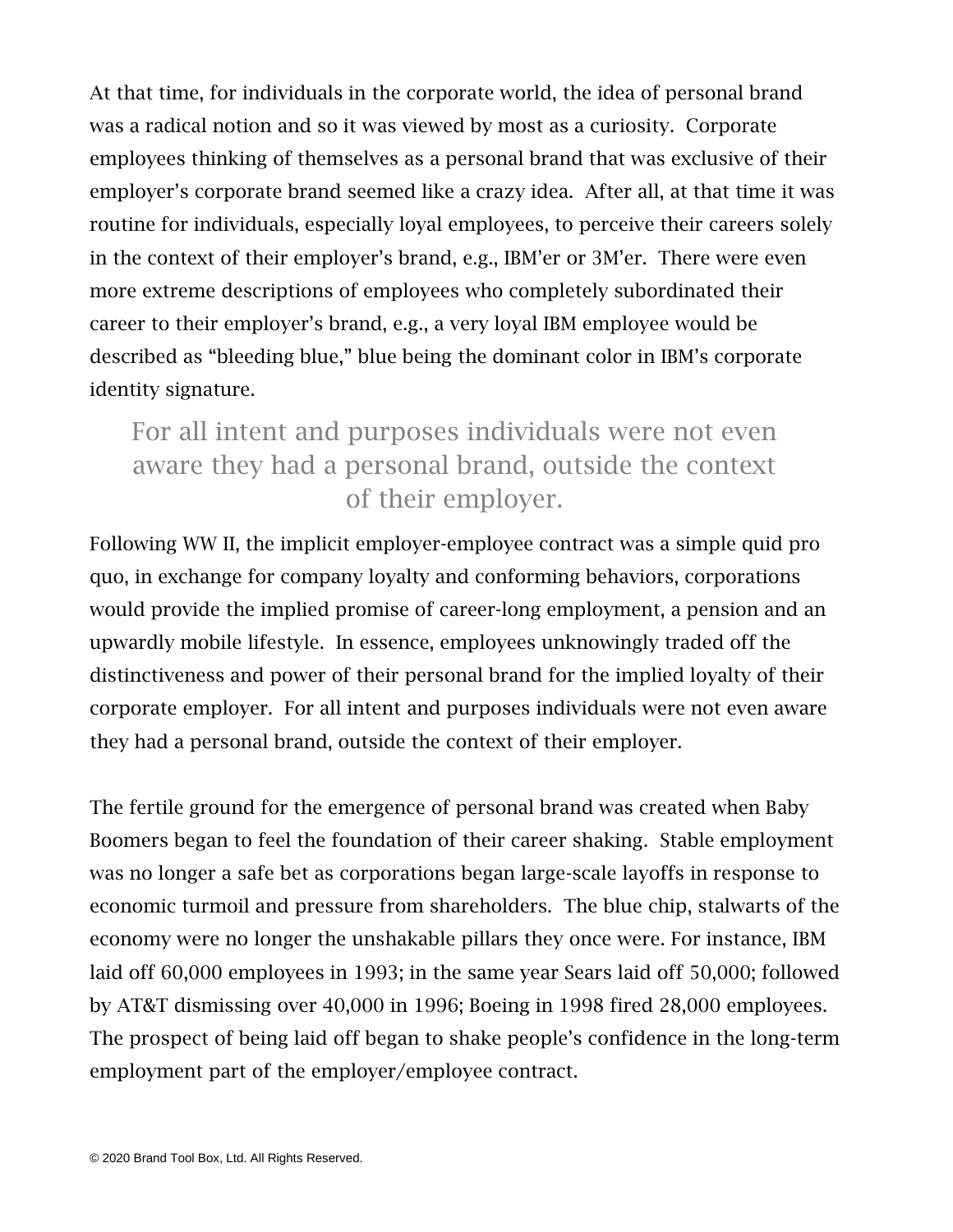The other important part of the traditional employer/employee contract was the promise of a pension. Beginning in the mid-1990's defined benefit pensions were being replaced with defined contribution retirement plans. The message was clear the responsibility for a secure retirement was being shifted from the employer to the employee, with a little help from the company.

Employees were being forced to take responsibility for their retirement. In less than 10 years and by 1996, 30 million people placed more than \$1 trillion dollars in 401K plans, reluctantly taking charge of their retirement. As corporations were shirking their responsibility for their employees' future, it became obvious to individuals that the brand they could trust the most was the one in the mirror.

This disruption in the conventional lifetime employment contract was a wake-up call for business professionals. This awakening spawned a dramatic change in the way individuals perceived their career and their relationship with their employer. The idea of personal brand soon became a relevant idea for many corporate employees, no longer would it be perceived as "yet another" consultant's buzz phrase. In the mid-to late 90's that implied employer-employee contract began its gradual transformation and it has never been the same since then.

The possibility of personal brand was created by the weakening of corporate brands and the erosion of employees' trust with their employer.

#### *Times They Were Changing and Personal Brand Was Gaining Traction*



By the time the  $21<sup>st</sup>$  century arrived career success that had been predictable for almost 50 years had become disrupted, depending upon the success of a corporate brand was no longer a safe bet. Up to that point personal brand was not relevant to most business professionals, at

best it was viewed a curiosity of those reading trendy business publications. Enterprising individuals were looking for tools that would enable them to be more innovative with their career development.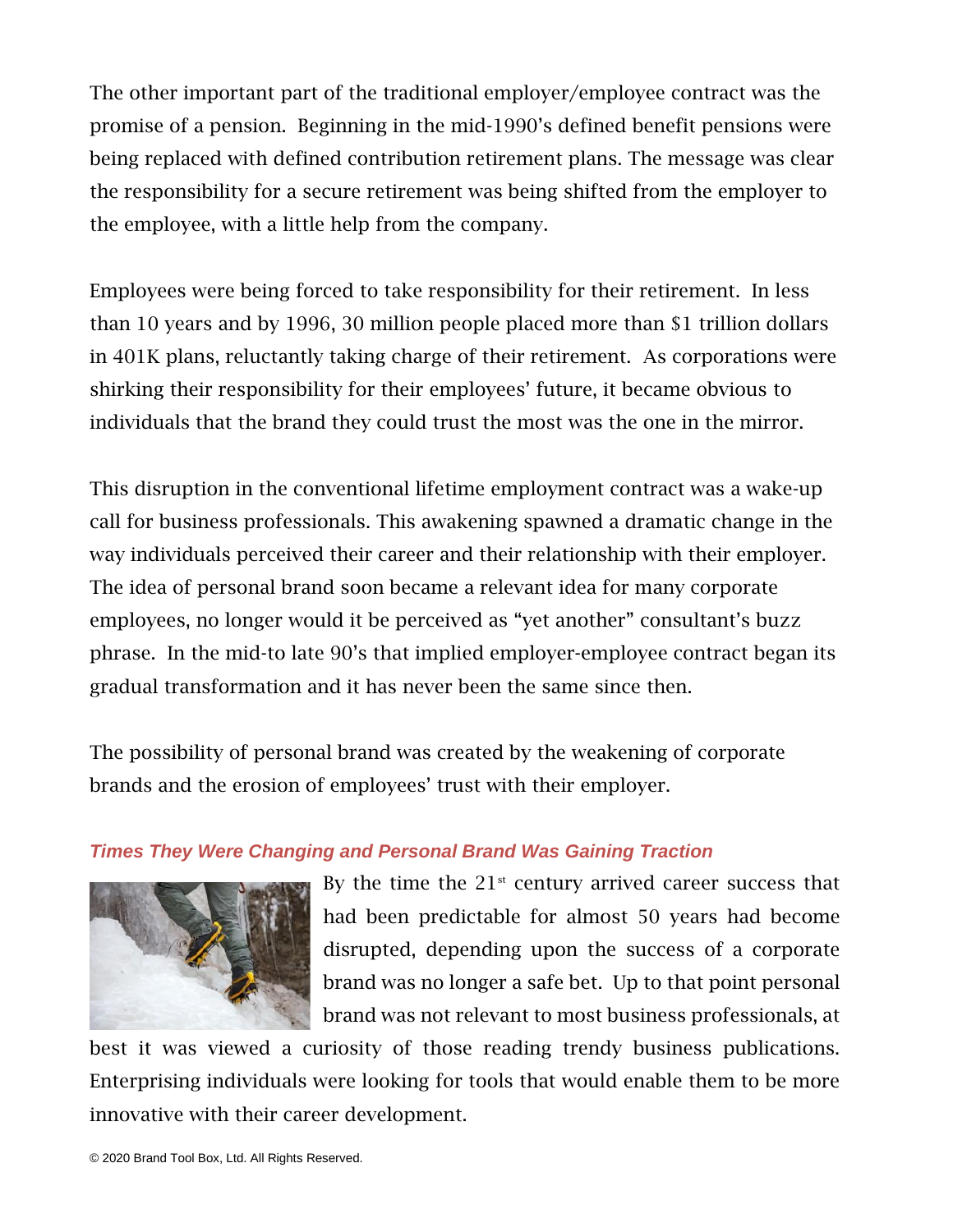Personal brand's time had finally arrived. The idea that personal brand was the asset that would ensure one's future was intriguing and business professionals were eager to learn more. Building a strong personal brand was a new skill for almost everyone, yet there was no text book waiting in the library.

The initial advice for individuals was to build their personal brand by applying the principles corporations were using to build their brands. To be clear, those of us advocating the idea of personal brand were encouraging individuals to manage

their careers as brands. Our intent with personal brand was not to de-humanize a person or suggest that they "package" themselves, devoid of their authentic personal character. Our aim was to personalize the brand building process for the benefit of



individuals. A framework for building a strong personal brand, analogous to a corporate brand, would require strategy, discipline and consistency. (*[Be Your](https://www.amazon.com/Be-Your-Own-Brand-Achieve-ebook/dp/B00F9FMYEG/ref=sr_1_1?crid=1D72K32OFN6Q5&dchild=1&keywords=be+your+own+brand&qid=1587158770&sprefix=be+your+own+br%2Caps%2C172&sr=8-1)  [Own Brand](https://www.amazon.com/Be-Your-Own-Brand-Achieve-ebook/dp/B00F9FMYEG/ref=sr_1_1?crid=1D72K32OFN6Q5&dchild=1&keywords=be+your+own+brand&qid=1587158770&sprefix=be+your+own+br%2Caps%2C172&sr=8-1)*, a book I co-authored in 2002, was the first book to show how to adapt corporate brand principles to build a strong personal brand.)

Personal brand was conceived as a framework for personal empowerment. It was a call for individuals to exercise their authenticity and act on their purpose. We encouraged individuals to define themselves independently and authentically declaring one's personal brand as a true reflection of who they are, based upon their individual values and aspirations.

It was a battle cry to take charge of your personal brand, value it and manage it. Building a strong personal brand was the best way to be proactive in managing one's career.

Personal brand's time had arrived. An intergenerational transition was on the verge of taking place and business professionals' loyalty would be to their personal brands. We were entering an era where the focus on personal brands would stay front and center, while the role of corporate brands would take a back seat in managing one's career.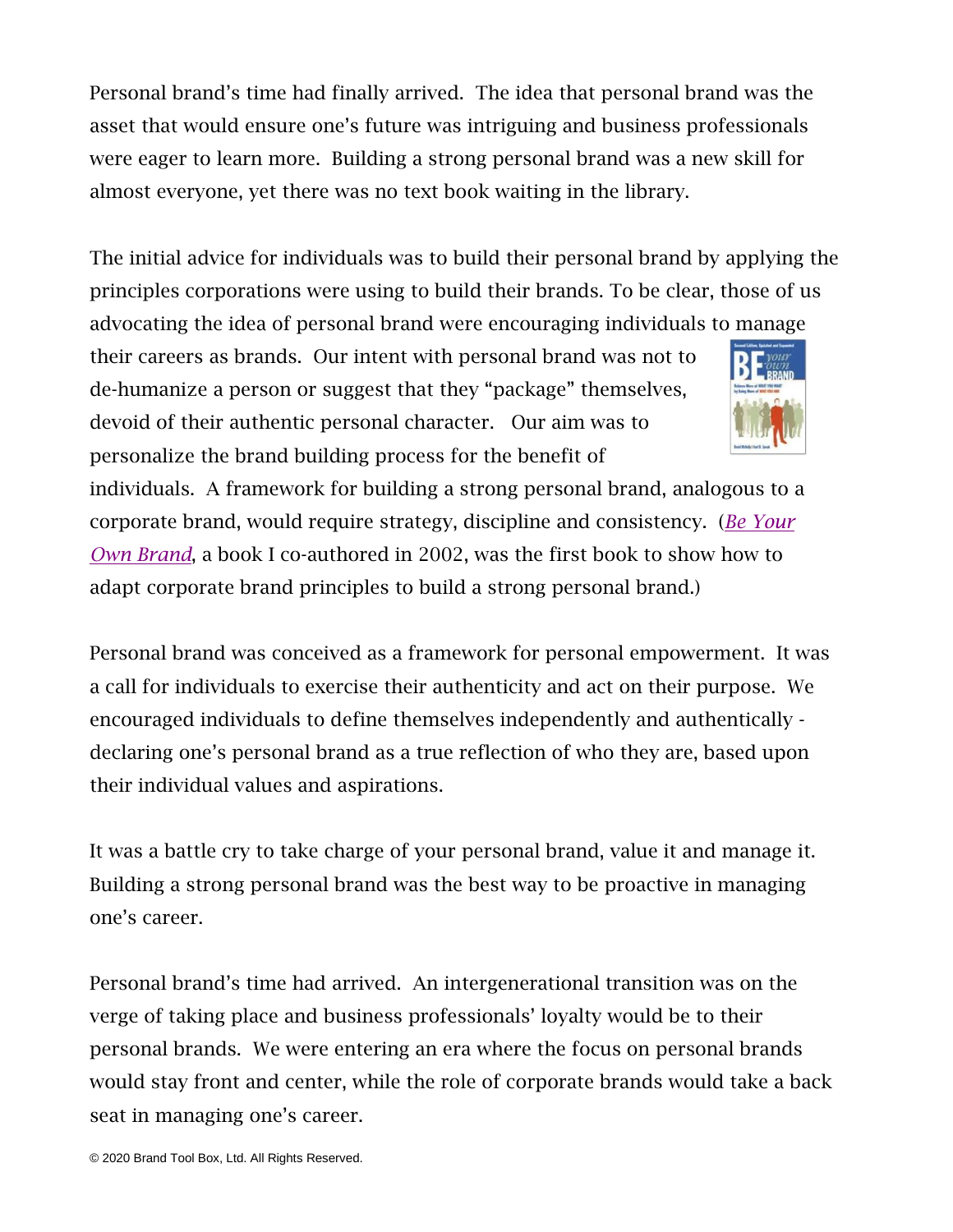#### *Modern Generations View their Career Through a Personal Brand Lens*

Business professionals of today's generations and personal brands grew up together and needed each other. Personal brand was a curiosity of Baby Boomers, but for members of the Gen X and Gen Y generations it was perceived as an innovation whose time had come. The career expectations of today's generations needed a disruptive innovation and personal brand seemed to fit the bill.

Today's career is not like your father's Oldsmobile. If you plan to have 20 or more jobs in your career (and that's the average for today's professional), success will

depend more on your personal brand than any corporate brand. Make no mistake about it, today's workplace is more competitive than ever and building a strong personal brand has become an essential part of proactively managing a successful career.



The "portfolio career" is another career innovation pioneered by modern generations. Individuals embracing this non-traditional career path plan to have a variety of different "gigs" to support their generation's creed of "I don't live to work; I work to live." A portfolio career consists of stringing together a series of gigs that fit into one's lifestyle preferences, independent of the rigid corporate career. Building a personal brand is an essential and powerful way to managing a successful portfolio career.

Personal brand is me-focused and that resonated with character traits of modern generations, especially Gen Y. While Baby Boomers introduced the idea of the Me Generation, subsequent generations took that ethos to the next level. Many of the outstanding character traits of the up and coming generations, such as their individualistic nature, self-focus, and emphasis on self-actualization resonated well with the idea of personal brand.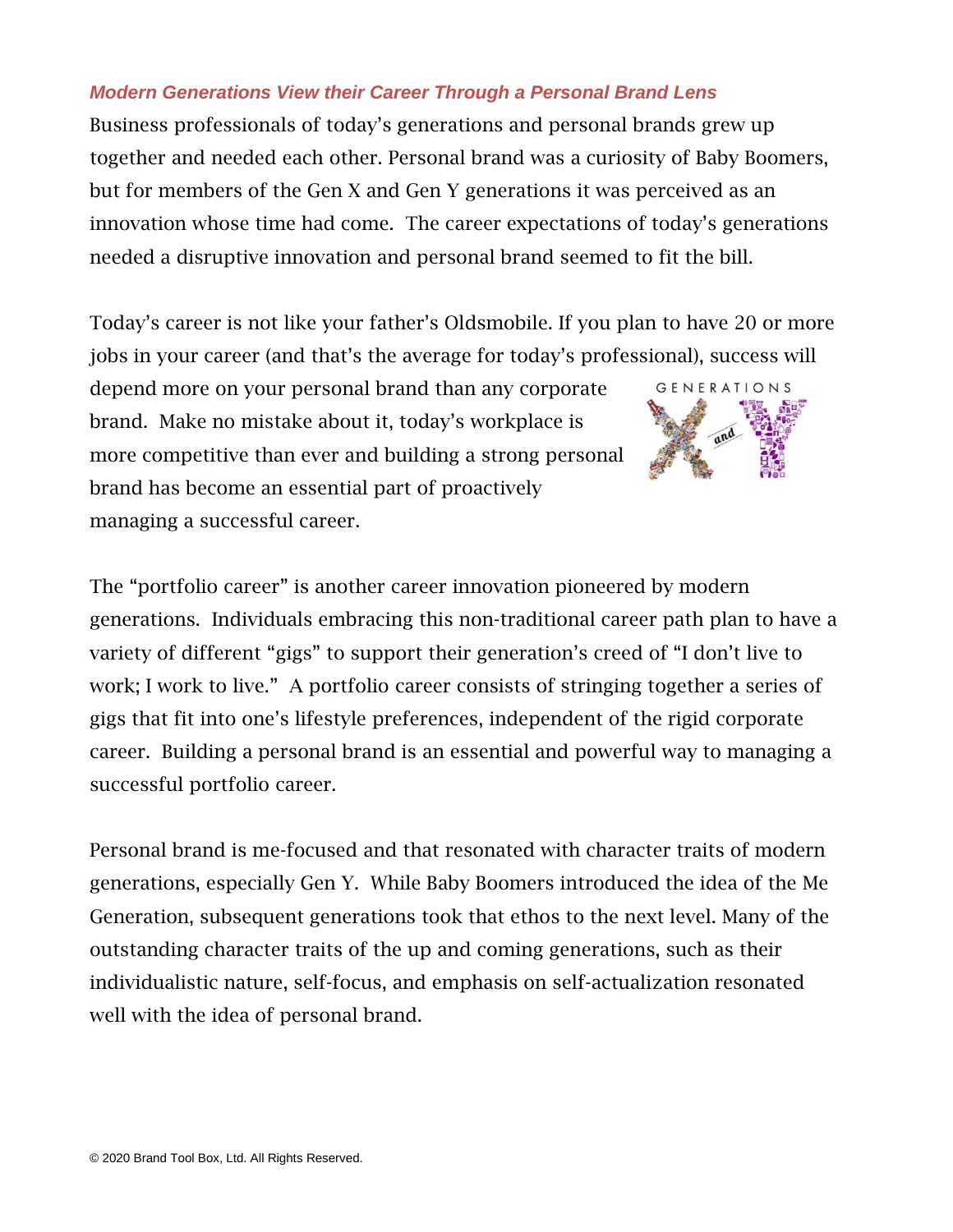As the largest intergenerational transition in our workplace was set to take off, personal brand had found its place as a credible, innovative career management strategy.

At about the same time another cultural phenomenon was taking off that was soon to take personal brand out of its comfort zone and on a bender, throwing it into a mid-life crisis.

#### Social Media –

#### *"People are inflating themselves like balloons on social media."*

In the ramp-up to the Great Recession personal brand as a career development tool was gaining traction and acceptance among business professionals. At the same time, seemingly on a parallel track, social media was racing along its journey to change our culture.

By 2007 social media growth was on a tear, LinkedIn had 13 million users and Facebook had 20 million. By 2012 LinkedIn had over 200 million users (adding more that 2 users a second) and Facebook was up to almost 1 billion users. Today LinkedIn has more than 260 million active users and Facebook has over 2.5 billion active monthly users.

In many ways, LinkedIn became the embodiment of personal brand we envisioned at the turn of the century. Company's embrace of LinkedIn as a proactive tool for recruitment was a testament that we were truly living in a "personal brand world."

Many of the mass consumer social media platforms, like Facebook, YouTube or Instagram, were running on their own paths. For these sites sharing between friends and family, amassing "likes" and personal connections became the name of the game. Attracting personal attention became the zeitgeist of the social media universe.

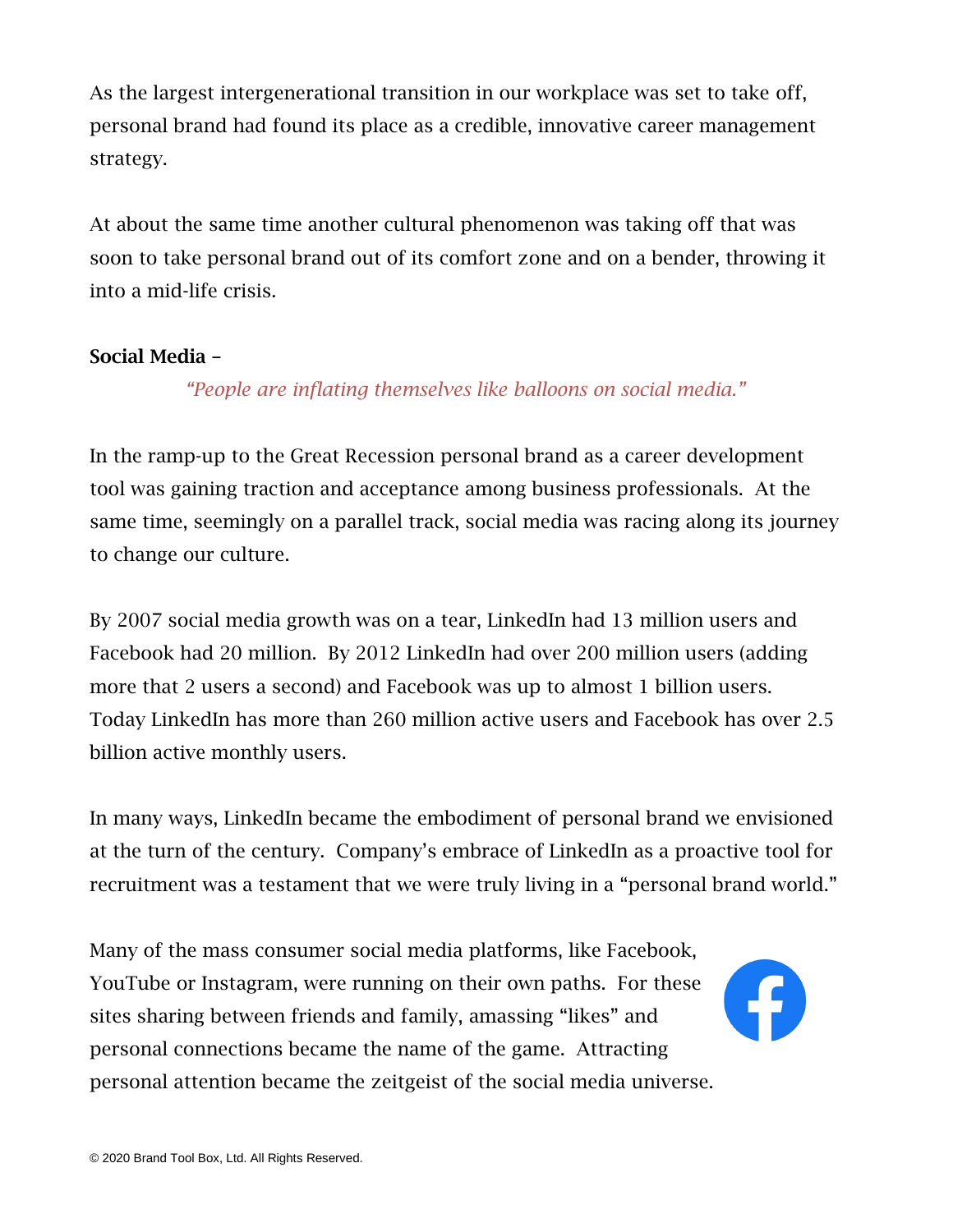Brand is the language of business and not personal connections. All that changed with the arrival of social entrepreneurship. Social media entrepreneurs are in the business of making money by leveraging a digital network of personal connections. Hence the connection between social media and personal brand was created. Personal brand is a valid concept for social entrepreneurs, but to associate all social media activity, as crazy as it can be, to personal brand is a disservice.

In an effort to promote their popularity on social media and tap into the potential prosperity of social entrepreneurship, many people characterized themselves as "brands" and soon social media hijacked personal branding.

In the pursuit of "friends" and "followers" social media's culture became drunk on hyperbole, inauthenticity and blatant self-promotion. Personal branding was gaining the reputation as the tool for selfish personal puffery. The self-promotional excesses of social media tainted people's idea of personal brand.

For many, personal brand became associated with shameless self-promotion. This skewed view turned-off many to the idea of personal brand and ultimately slowed its adoption as an innovative career management tool. The idea of personal brand was not only side tracked from its original intent, for many it was placed into another orbit.

I am not suggesting that social media and personal brand are at odds. Frankly without social media tools like LinkedIn, the growth and power of personal brand building would be limited. Like all tactical tools, social media is best used in service of building a



strong personal brand, not becoming it. The tail shouldn't be wagging the dog.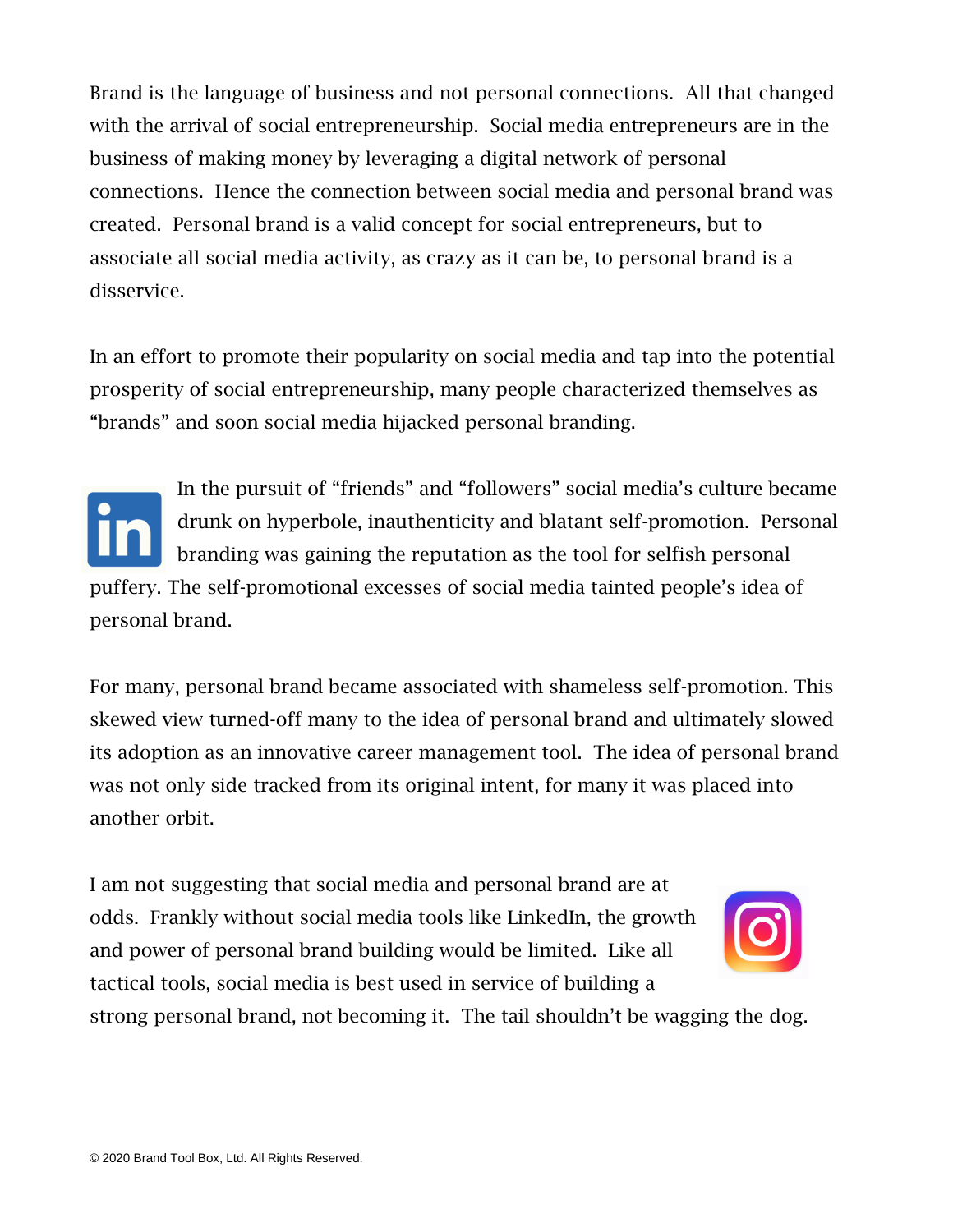#### **As Personal Brand's Crazy Ride Has Slowed Down – What's Next?**

So, what is the status of personal brand today and going forward? It's not clear. In some ways it's become everything and is at risk of becoming nothing. A simple search on the phrase personal brand on Google or YouTube, will prove to anybody that the idea of personal brand is almost ubiquitous. To characterize personal brand as clickbait is an understatement. The definition of personal brand and the formula for building a personal brand has been extended long and wide, its texture has been stretched so thin its practical use is in jeopardy.

Personal brand is struggling with an identity crisis. What will be the fate of personal brand as it navigates through its identity crisis? Will personal brand prefer the fun, frivolous lifestyle of the fast, foot-loose social media party? Or is it time to reposition personal brand to get it back on purpose as a serious tool for career development?

I remain optimistic about the power of personal brand as a tool of personal empowerment. After working with thousands of people helping them embrace the power of personal brand, I know it works and I have observed the sense of empowerment it creates for individuals. I am not ready to give up on personal brand. I am ready to share some practical wisdom so more people can put the idea of personal brand to use for their benefit and happiness.

Stay tuned.